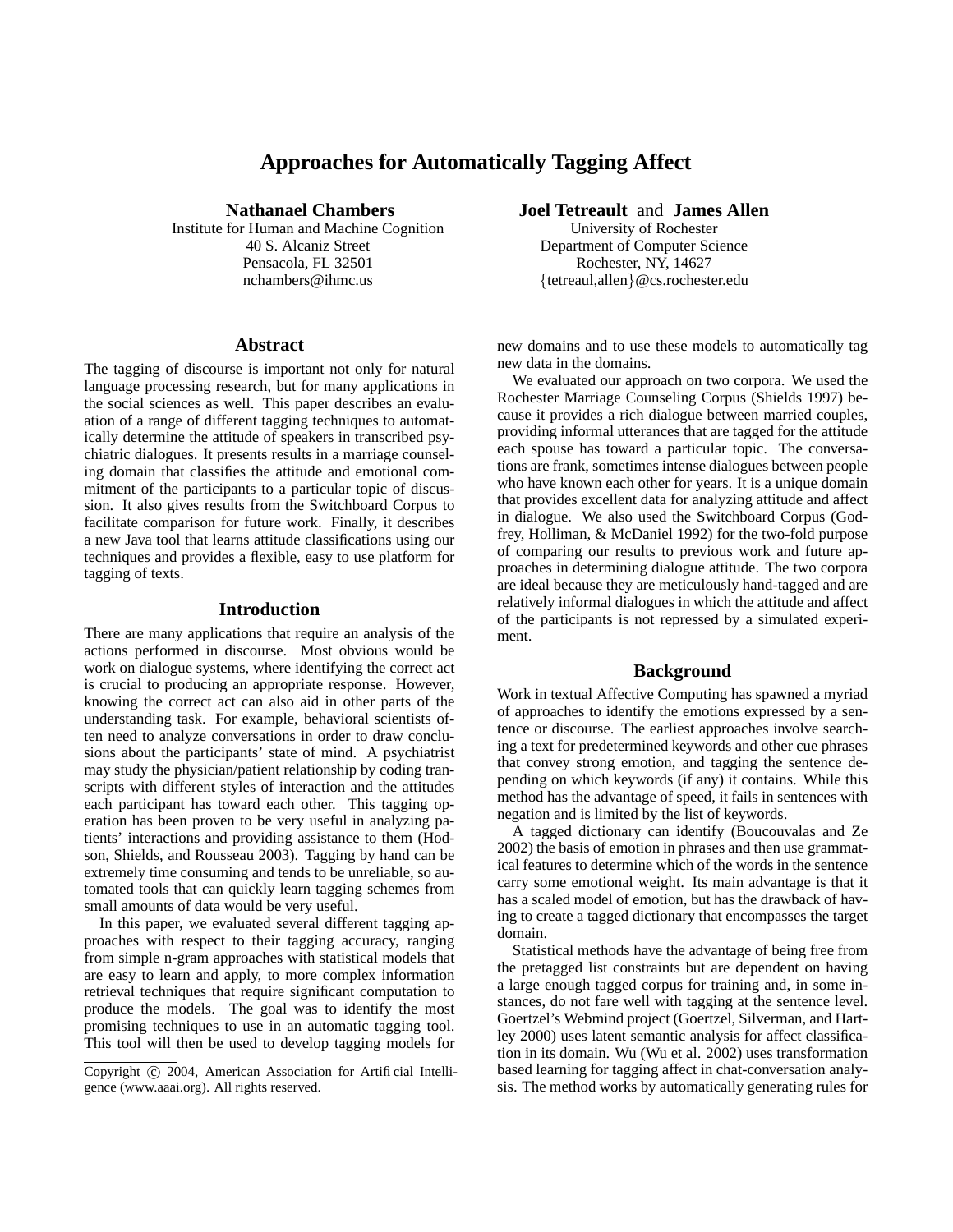tagging, and then refining the rules by comparing them with a tagged corpus (ground truth) and iterating until no more improvements in the rules can be made.

One successful technique is Liu (Liu, Lieberman, and Selker 2003), who created an affect tagger for email that uses a corpus of commen-sense rules. The premise is that to successfully identify affect, one must take into account everyday knowledge (which for them was manually encoded) that would not be captured in statistical approaches.

We differ from past approaches in two ways. First, we use different statistical methods based on computing n-grams, and tag sentences individually as opposed to tagging whole documents or paragraphs. Our approaches are based on techniques that have been successful in another domain, discourse act tagging. Second, our approaches are incorporated into a tagging tool which a user interacts with to better tag a transcribed session.

## **Rochester Marriage Counseling Corpus**

For our initial study we used a corpus of 45 annotated transcripts of conversations between married couples. These transcripts were provided by researchers from the Center for Future Health at the University of Rochester. At the start of each conversation, the moderator gave a husband and wife the task of discussing how they would cope if one of them developed Alzheimer's disease. Each transcript is broken into *thought units*, one or more sentences that represent how the speaker feels toward the topic. Each thought unit takes into account positive and negative words, comments on health, family, jobs, emotion, travel, sensitivity, detail, and many more. There are roughly two dozen tags, but we account for the five major ones: GEN, DTL, SAT, TNG, and ACK.

- **GEN** verbal content towards illness is vague or generic. Discussion tends to be about outcomes. It can also can indicate that the speaker does not take ownership of emotions. (i.e. "It would be hard," "I think that it would be important.")
- **DTL** speaker's verbal content is distinct with regards to illness, emotions, dealing with death, etc. Speaker tends to describe the process rather than the outcome. (i.e. "It would be hard for me to see you so helpless," "I would take care of you.")
- **SAT** statements about the task; couple discusses what the task is and how to go about it. (i.e. "I thought I would be the caregiver.")
- **TNG** tangents; statements that are not related to the task. Thought unit contains no emotional content related to the central issues of the task. (i.e. "talking about a friend with a disease.")
- **ACK** acknowledgments of the other speaker's comments. (i.e. "yeah" and "right")

The corpus contains a total of 14,390 unigrams and bigrams, of which 9,450 occur only once. There are 4,040 total thought units. The distribution of tags is as follows: GEN: 1964 (41.51%), ACK: 1075 (22.72%), DTL: 529 (11.18%), SAT: 337 (7.12%), TNG: 135 (2.85%).

# **Approaches to Tagging**

We studied two classes of approaches to automatic tagging. The first is based solely on building n-gram statistical models from training data. The second is a vector-based approach that builds sentence vectors from the n-grams in the training data.

#### **N-gram Based Approaches**

The n-gram approaches tag a thought unit based on previously seen n-grams in the training data. The approach is motivated by the assumption that there are key phrases in each thought unit that identify which tag (emotion, attitude, etc.) should be used. Depending on the size of the n-grams being collected, a significant amount of word ordering can also be captured. However, n-gram models often lose many long range dependencies that extend beyond the *n* length of the n-gram.

The following approaches all use n-grams ranging from unigrams to 5-grams. Any n-gram that appears only once in the training corpus is considered sparse and ignored. In addition, all unigrams, bigrams, and trigrams that appear only twice are thrown out. Due to the greater information content of the high n-grams, those that appeared twice are deemed helpful and are not ignored. The start of the thought unit was also considered a word (i.e. *null well* is a bigram in a sentence that begins with the word *well*).

**Naive Approach** The Naive Approach to tagging the thought units is the most basic approach, it simply selects the *best* n-gram that appears.

$$
P(tag_i|utt) = \max_{j,k} P(tag_i|ngram_{jk})
$$

Where  $tag_i$  ranges over the set of available tags (GEN, DTL, SAT, TNG, ACK) and  $ngram_{ik}$  is the jth n-gram of length  $k$  ( $k$ -gram) in the current thought unit  $utt$  of the test set. The example below illustrates how the naive approach would tag a sentence, showing the n-gram with the highest probability of each n-gram length.

| N-gram Size (tag)     | Top N-gram          | Probability |
|-----------------------|---------------------|-------------|
| $1:$ (GEN)            | don't               | 0.665       |
| 2: (GEN)              | to a                | 0.692       |
| $3:$ (GEN)            | <i>null</i> I don't | 0.524       |
| 4: (DTL)              | don't want to be    | 0.833       |
| $\overline{5: (DTL)}$ | I don't want to be  | 1.00        |

*I don't want to be chained to a wall*

The highest n-gram is *I don't want to be* with 1.00 probability, indicating that this phrase always appeared with the DTL tag in the training set. Therefore, the unit is tagged DTL.

**Weighted Approach** The Weighted Approach builds upon the naive by assuming that higher n-grams provide more reliable information and that the sum of all n-gram probabilities will give a broader estimation. Each n-gram that appears in the given thought unit is multiplied by a weight assigned to the length of the n-gram. In more detail, the probability of a thought unit being tagged is:

$$
P(tag_i|utt) = \sum_{k=0}^{m} ((max_j P(tag_i|ngram_{jk})) * weight_k)
$$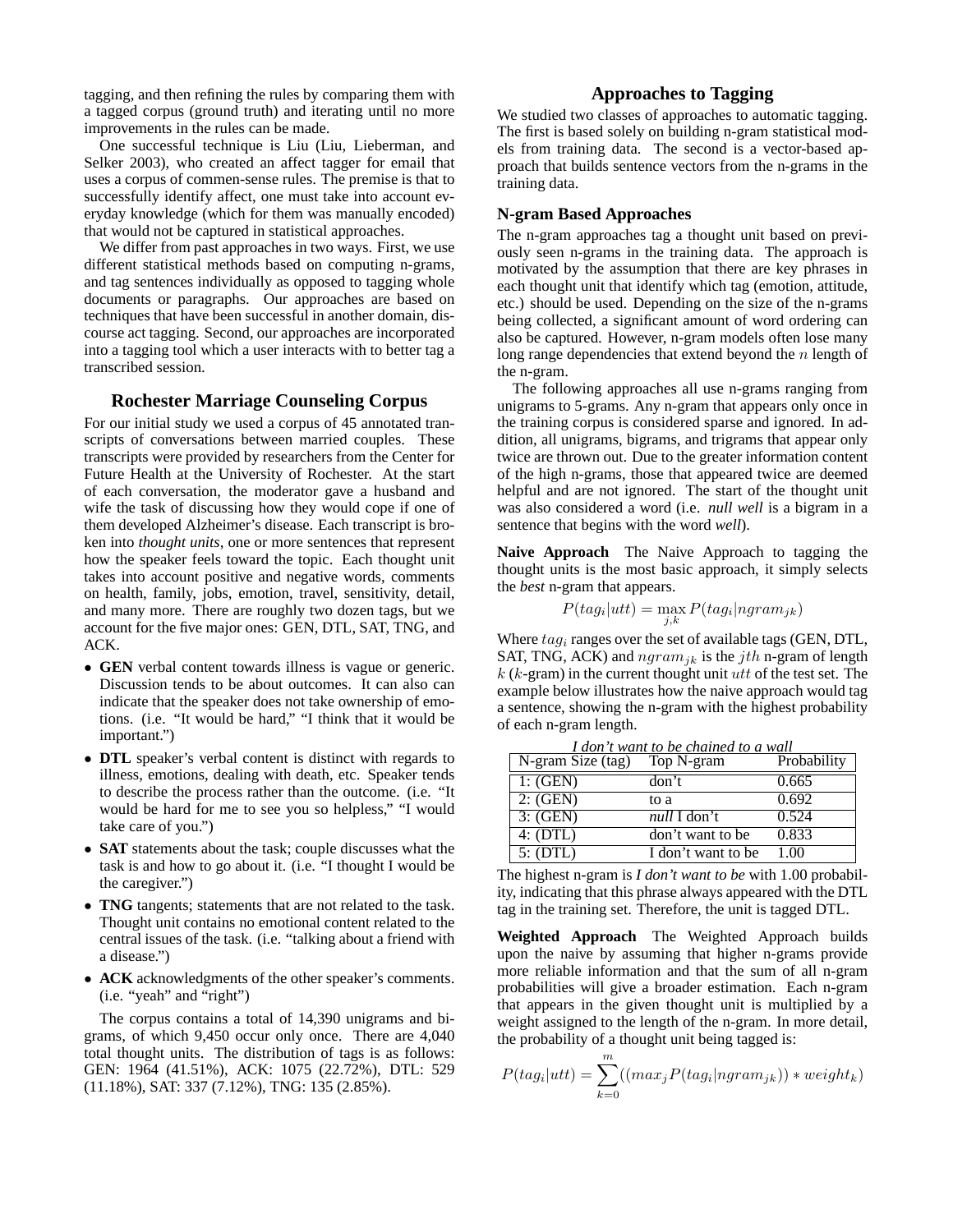Where  $m$  is the length of the longest n-gram (m=5 in this paper) and again,  $ngram_{ik}$  is the jth n-gram of length k.  $weight_k$  is the weight of an n-gram of length k. This paper will refer to the weights  $0.4, 0.4, 0.5, 0.8, 0.8$  (i.e. unigrams and bigrams are weighted 0.4, trigrams are 0.5, etc.) whenever the Weighted Approach is used.

We tested many different weights, each between 0 and 1 to try and obtain better results. However, the improvement was both minimal and approximately the same no matter which weights we chose (as long as the longer n-grams are weighted more than unigrams and bigrams).

As before, we will use the same example sentence to illustrate this approach. The top GEN and DTL n-grams are shown.

| N-gram Size (tag) | Top N-gram                   | Prob  |
|-------------------|------------------------------|-------|
| $1:$ (GEN)        | don't                        | 0.665 |
| 1: (DTL)          | want                         | 0.452 |
| $2:$ (GEN)        | to a                         | 0.692 |
| 2: (DTL)          | want to                      | 0.443 |
| $3:$ (GEN)        | <i>null</i> I don't          | 0.592 |
| 3: (DTL)          | I don't want                 | 0.524 |
| $4:$ (GEN)        | I don't want to              | 0.27  |
| 4: (DTL)          | don't want to be             | 0.833 |
| $5:$ (GEN)        | <i>null</i> I don't want to  | 0.25  |
| 5: (DTL)          | I don't want to be           | 1.00  |
|                   | GEN sum (w/weights)<br>1.255 |       |

*I don't want to be chained to a wall*

DTL sum (w/weights) 2.086

Ignoring the other possible tags in this example, it is easy to see that DTL gains ground in the higher probabilities, 0.833 for the 4-gram and 1.00 for the 5-gram. DTL's final sum of the n-gram weighted probabilities is clearly higher and the sentence is correctly tagged DTL.

The added weights do not differ much from the Naive Approach in this example, but one of the many cases where it does differ can be seen here:

and really decide if there were places we wanted

The Naive Approach pulls out the unigram *really* as the highest single probability and tags it GEN. However, the Weighted Approach sums the max of each n-gram for the tags and DTL wins because *decide if there* has a higher probability than GEN's top trigram. Trigrams are weighted higher than the lower n-grams where GEN is considered more likely, so the Weighted Approach chooses DTL while the naive approach would incorrectly choose GEN.

**Lengths Approach** The Lengths Approach also builds upon the Naive Approach by adding the lengths of each thought unit as a type of weight (much like the Weighted Approach) to compute the maximum n-gram probabilities. During training with the training set, we count the number of words in each tag's thought units. By calculating the average utterance length for each tag and its corresponding standard deviation, we can obtain a length weight for each new thought unit in the test corpus.

$$
lenWeight_{ts} = \frac{e^{(-(n_s - n_t)^2)/(2dev_t^2)}}{\sqrt{2\pi} * dev_t}
$$

Where  $n_s$  is the number of words in utterance s,  $n_t$  is the average word length for the tag  $t$ , and  $dev_t$  is the length standard deviation for tag  $t$ . The length weights from our example sentence of *nine* words are as follows:

| <b>GEN</b> | DTI                                        | ACK | <b>SAT</b> | TNG. |
|------------|--------------------------------------------|-----|------------|------|
|            | 0.0396   0.0228   0.0004   0.0613   0.0354 |     |            |      |

As you can see, the weights are relatively equal except for the ACK and SAT tags. Acknowledgment phrases tend to be very short and concise, one or two words long, so this low weight for a sentence of nine words is consistent with our method.

Once these tag weights are computed, we choose our tag by the following:

$$
P(tag_i|utt) = (\max_{j,k} P(tag_i|ngram_{jk})) * lenWeight_{im}
$$

Where  $m$  is the word length of  $utt$ . Below shows how this method influences our example utterance. Again, only the top n-gram for each is shown.

|            | I don't want to be chained to a wall |                  |      |  |
|------------|--------------------------------------|------------------|------|--|
| $1:$ (GEN) | don't                                | $.665 * .0396 =$ | .026 |  |
| 2: (GEN)   | to a                                 | $.692 * .0396 =$ | .027 |  |
| $3:$ (GEN) | <i>null</i> I don't                  | $.592 * .0396 =$ | .021 |  |
| 4: (DTL)   | don't want to be                     | $.833 * .0228 =$ | .019 |  |
| 5: (DTL)   | I don't want to be                   | $1.00 * .0228 =$ | .023 |  |

The highest weighted n-gram is now the bigram, *to a*, with 0.027 final probability. The sentence is tagged GEN. The length weight changed the Naive Approach's result to GEN. The majority of cases where the Lengths Approach differs the most can be found in ACK thought units. For example, the utterance, *I don't either* should be tagged ACK, but none of the three words are strong indicators of the ACK tag and the training set does not contain this trigram. However, the length weight of ACK is 0.174 while the nearest tag, GEN, is 0.029. The Naive Approach normally considers this sentence three times more likely to be GEN than ACK. However, the length weight takes the short length of this utterance and correctly weights the ACK probability higher than GEN.

**Weights with Lengths Approach** After finding only minor improvements over both the Weighted and Lengths Approaches, we combined the two together. We continue our example by recalling the results of the Weighted Approach followed by the addition of the lengths weight:

| GEN sum (w/weights)<br>DTL sum $(w/weights)$ | 1.255<br>2.086 |                    |
|----------------------------------------------|----------------|--------------------|
| GEN weight/length                            | 1.255          | $*0.0396 = 0.0497$ |
| DTL weight/length                            | 2.086          | $*0.0228 = 0.0476$ |

Adding the length weight to this example reverses the Weighted Approach's DTL tag to a GEN tag. This occurs because DTL utterances typically are very long, while GEN utterances are very often under 10 words long (as is our example).

**Analytical Approach** We found that many ACK utterances were being mis-tagged as GEN. Many of these were grounding utterances that repeated some of what was said in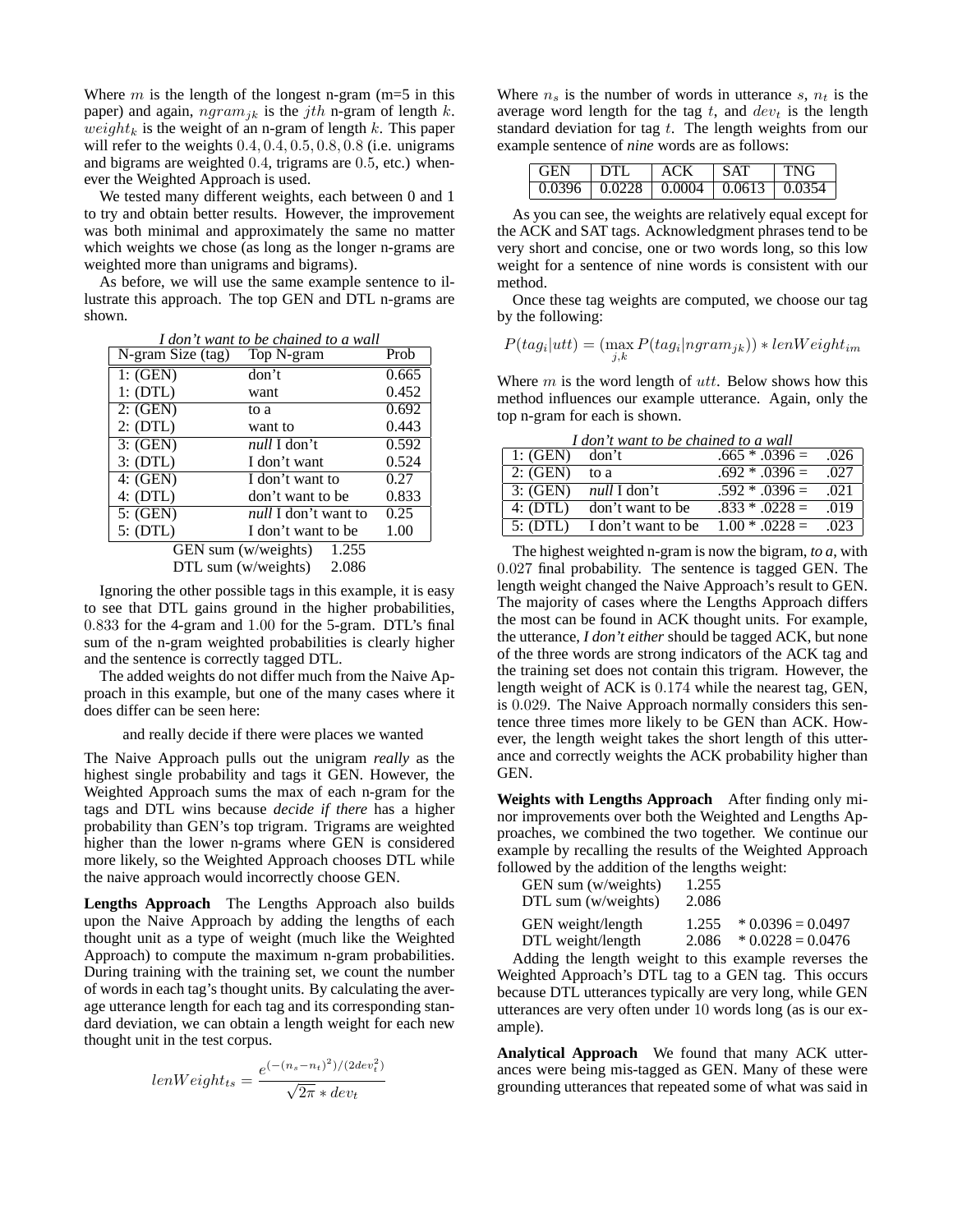the previous utterance. For example, the second utterance below is mis-tagged:

B - so then you check that your tire is not flat

A - check the tire

This is a typical example of grounding where speaker A repeats a portion of B's last utterance in order to indicate understanding. Instead of adding another weight to our already growing list on the Naive Approach, we created a model that would take repeated words and the length of the two utterances into account (the repeated phrase is usually shorter than the original).

$$
P(w_1|T) * P(w_2|T) * ... * P(w_n|T) * P(R_{w_1}|O_{w_1}, L, L_p, T) * ... * P(R_{w_n}|O_{w_n}, L, L_p, T) * P(L|T) * P(T)
$$

Where  $w_i$  is a unigram in the utterance and  $0 \leq i < n$ where *n* is the length of the utterance,  $O_{w_i}$  is a unigram occurring in the previous utterance,  $R_{w_i}$  is the repeated unigram (i.e. the unigram appeared in this utterance as well, L is the length of the current utterance, and  $L_p$  is the length of the previous utterance. The third line of the equation is the length weight brought over from the Lengths Approach. Due to the obvious sparseness of the data for such an ambitious statistic, we put each unigram in one of four buckets according to its number of occurrences in the training data (5, 30, 100, infinity). The sentence lengths are thrown into only two buckets (2, 100000). Since most acknowledgements are two or less words in length, this statistic should help find the majority of them while the repeated unigrams will find the rest.

This method produced worse results than the Naive Approach. Other bucket sizes were experimented with, but none significantly altered the result. This may be a direct result from the frequency of tags GEN and ACK. These two tags make up 64% of the 5 tags that occur in the corpus and the probability  $P(L|T)$  heavily favors one of the two tags (ACK dominates short sentences and GEN dominates the rest). Unfortunately it seems to pull down the overall results when it is a factor in any calculation.

#### **Information Retrieval-based Approaches**

We looked at two vector-based methods for automatically tagging the utterances in the marriage corpus. The first method is based on the Chu-Carroll and Carpenter routing system (Chu-Carroll and Carpenter 1999). The second method dispenses with matrix construction of exemplar vectors and compares test sentences against a database of sentences.

**Chu-Carroll and Carpenter** Chu-Carroll and Carpenter's domain is a financial call center with 23 possible caller destinations. The algorithm to route callers to the appropriate destination is summarized here. The caller's voice request is sent to a parser and a routing module. If the module generates only one destination, then the call is routed to that department. If more than one destination is generated, the system tries to generate a disambiguation query. If such

a query cannot be generated then the call defaults to a human operator (calls are also sent to human operators if the routing module does not generate a destination). When the clarifying query is generated, the algorithm is repeated with the caller's disambiguating response to the query.

The routing module is the most important part of the system. It consists of a database of a large collection of documents (previous calls) where each document is a vector in  $n$ dimensional space. A query is a sentence transformed into a single vector and compared to each document (or destination) in the database. The document most similar to the query vector is the final destination.

Creation of the database of documents consists of a training process. Each word of the input is filtered morphologically, stop-words are removed, and all unigrams, bigrams and trigrams are extracted. The database or term-document matrix is a  $M \times N$  matrix where M is the number of salient terms and N is the number of destinations.  $A_{t,d}$  is the number of times term  $t$  occurs in calls to destination  $d$ . This matrix is then normalized for n-grams:

$$
B_{t,d} = \frac{A_{t,d}}{\sqrt{\sum_{1 \le e \le n} A_{t,e}^2}}
$$

A second normalizing metric, inverse document frequency (IDF), is also employed to lower the weight of a term that occurs in many documents since it is not a good indicator of any destination:

$$
IDF(t) = log_2 \frac{n}{d(t)}
$$

where *n* is the number of documents in the corpus and  $d(t)$ is the number of documents containing term  $t$ . Each entry in the matrix thus becomes:

$$
C_{t,d} = IDF(t) \times B_{t,d}
$$

Query matching consists of transforming the input call to a vector in the same manner as above. A cosine distance metric is then used to compare this vector against the  $n$  destinations in the matrix.

**Method 1: Routing-based Method** Our method is a modified version of Chu-Carroll and Carpenter's algorithm. Stop-word filtering is not done, so some common stop words such as "hmmm" or "uh" are included in the list of n-grams. We use a 2-gram model, so the term extraction phase generates all unigrams and bigrams. The same weighting principles and IDF metrics are employed for the matrix construction phase.

One modification to the algorithm was the introduction of the entropy (amount of disorder) of each term. If a term is found in several documents then it exhibits low entropy, or a low amount of disorder. On the other hand, terms such as *yeah* or *right*, which appear in several tags, are bad exemplars and should be pruned from the database given their entropy. We use the following formula for determining the entropy of a term:

$$
entropy(t) = -\sum_{1 \le e \le n} \frac{A_{t,e}}{\sum_{1 \le f \le n} A_{t,f}} \times \frac{log A_{t,e}}{\sum_{1 \le f \le n} A_{t,f}}
$$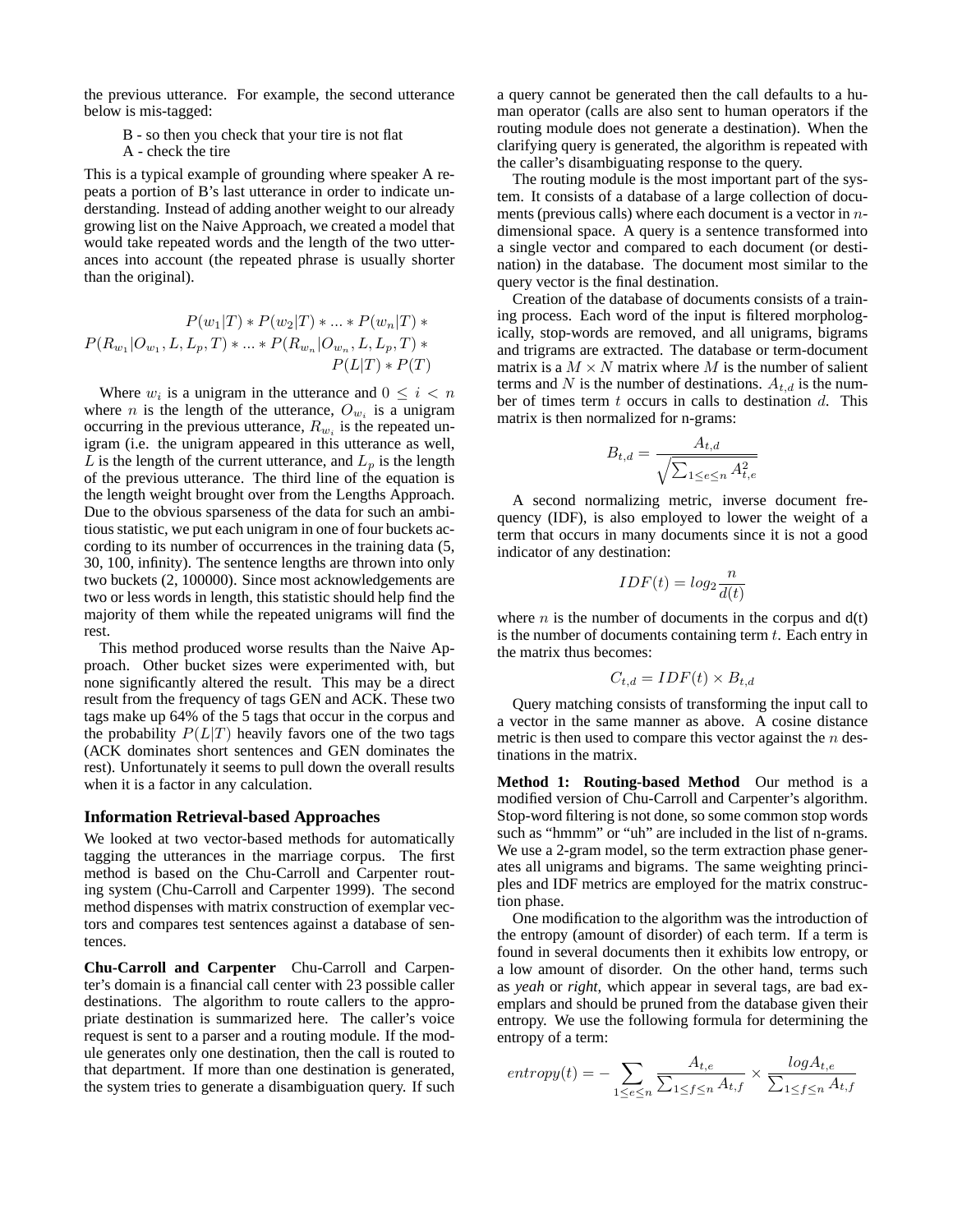

Figure 1: IR Method 1 Results of Test Sentence (not to scale)

| Length  | <b>GEN</b> | ACK | <b>TNG</b> | DTI. | <b>SAT</b> |
|---------|------------|-----|------------|------|------------|
| $1 - 2$ | 218        | 991 | 10         | 13   | 42         |
| $3-4$   | 389        | 140 | 26         | 29   | 68         |
| $5 - 6$ | 400        | 49  | 31         | 68   | 55         |
| $7 - 8$ | 312        | 20  | 15         | 72   | 63         |
| over    | 1107       | 19  | 54         | 426  | 126        |

Figure 2: Distribution of the lengths of thought units for each tag.

A pruning threshold must be determined in order to use entropy to eliminate unhelpful terms. In the marriage counseling corpus, the maximum entropy for any term was 2.9. We repeated the testing algorithm starting with this cutoff value and decrementing by 0.1 for each new test.

Figure 1 shows how this method would assign the DTL tag to the sentence, *I don't want to be chained to a wall*.

After the matrix of canonical vectors is created, the test sentence (in vector form) is compared to each of the vectors. The one that is closest to our example thought unit is DTL, if only by a small margin over GEN. Hence it is selected, correctly, as the tag.

It should be noted that the diagram is purely conceptual. In reality, the cosine test is done over an  $n$ -dimensional space (as opposed to 2) where  $n$  in this test is 38,636.

In addition, we created two more vectors to raise the tagging accuracy: sentence length and repetition. The intuition behind the former is that tags tend to be correlated with sentences of a certain length. For example, ACK utterances are usually one or two words in length because most of them are phrases such as "yeah" or "yeah ok." On the other hand, tags that tend to communicate more, such as DTL, would have longer sentences. The distribution can be seen in figure 2.

Additional vectors are added to the matrix for each sentence length and the frequencies above are encoded in these vectors using the normalization schemes. During the test phase, the length of the test sentence is included in its vector representation.

The intuition behind the repetition metric is that ACK's

| Cosine | Tag        | Sentence                               |
|--------|------------|----------------------------------------|
| Score  |            |                                        |
| 0.6396 | <b>SAT</b> | Are we supposed to get them?           |
| 0.6030 | <b>GEN</b> | That sounds good)                      |
| 0.6030 | <b>TNG</b> | That's due to my throat                |
| 0.5583 | <b>DTL</b> | But if I said to you I don't want      |
|        |            | to be Ruth and I don't want to get     |
|        |            | anywhere close to being Ruth, that I   |
|        |            | would expect that you would respect    |
|        |            | my wishes                              |
| 0.5449 | DTL        | If it were me, I'd want to be a guinea |
|        |            | pig to try things                      |

Figure 3: IR Method 2 Results of Test Sentence

can be better modelled by taking into account repeated words from the previous thought unit. If key words are repeated then it is likely that the second speaker used those words to signal a backchannel. Repetition, or percent overlap, is calculated by dividing the number of n-grams in the intersection of the current and previous utterance by the number of current utterance n-grams. We use a "bin" system as used in the sentence length metric: we make new tags of 0% repetition, 1- 25%, 26-50%, 51-75%, 76-100% and 100% overlap. All unigrams are thrown out under the assumption that they won't add any useful information since higher order n-grams are better predictors. Keeping them results in a 1% drop in performance.

**Method 2: Direct Comparison of Sentence Vectors** In this method we are directly comparing a test vector to a database. Unlike the Chu-Carroll and Carpenter algorithm, there is no construction of n-grams and normalizing of data.

Each thought unit is converted to a vector in which the index of the vector is a term. The cosine test is again used to determine similarity, but here it is used somewhat differently. We compare our test vector to every other vector in the database. The ten highest cosine scores (highest similarities) are kept and used to calculate the best tag. First, each of the ten thought units' tags are normalized to 100%, so if a thought unit had multiple tags and tag counts of ((GEN 2) (DTL 1)), the result would be (GEN 66.67%) and (DTL 33.33%). Next, these percents are normalized by multiplying by the respective cosine score and dividing by the sum of all ten cosine scores. This makes vectors that are very close to the test vector more significant (weighting). Finally, each tag is summed across the ten thought units and the one with the highest sum is returned as the most likely tag. Using the same test example, the top five sentences selected using this method are shown in figure 3. Weighting the tags appropriately, the scores are:  $DTL = 0.3741$ ,  $SAT = 0.2169$ , GEN  $= 0.2045$ , TNG  $= 0.2044$ , ACK  $= 0$ . So DTL is correctly selected.

#### **Evaluations**

The different methods discussed in this paper were evaluated based on the six-fold cross validation of their percent accuracy. In regards to the Marriage Counseling Corpus, the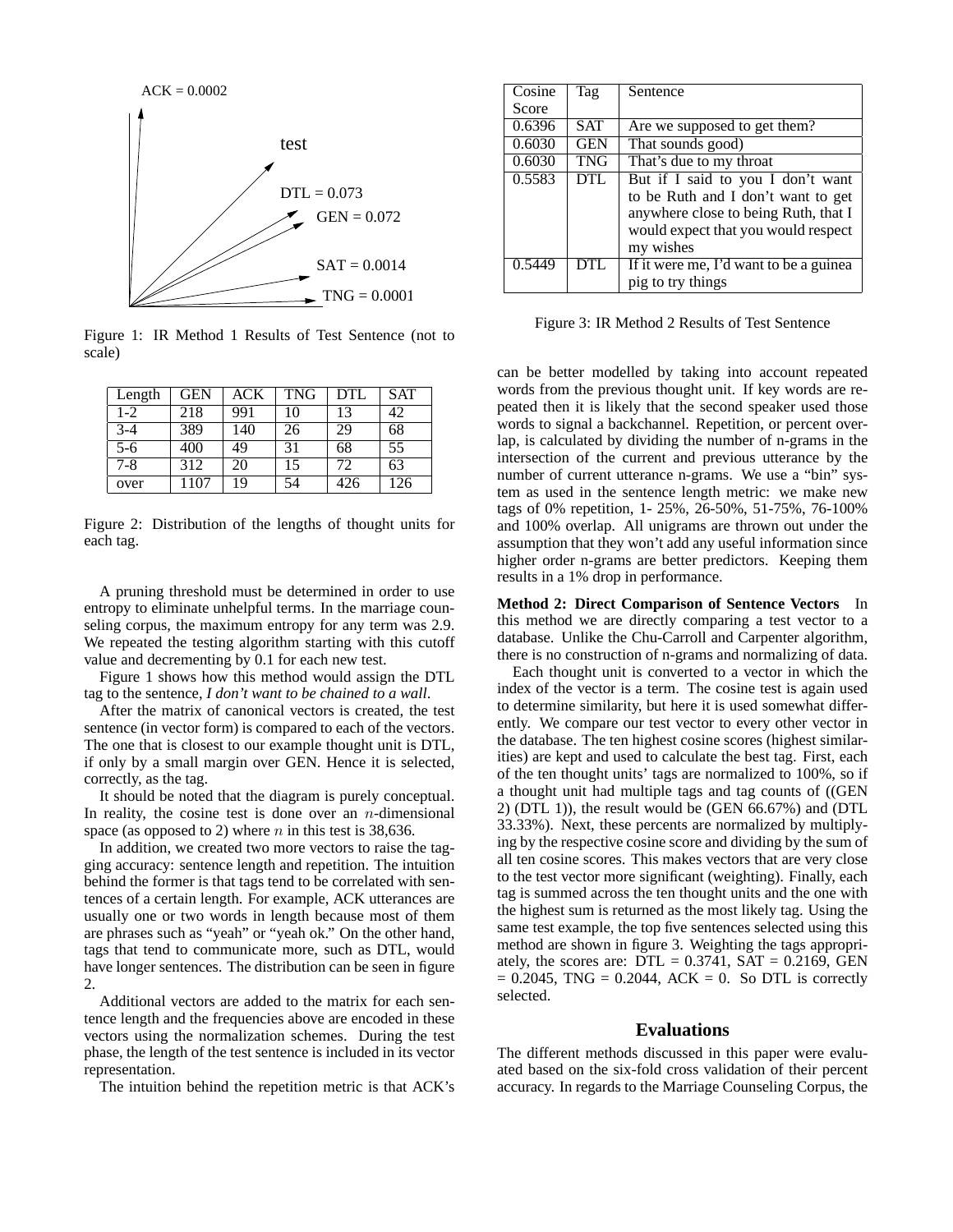| Naive  | Weighted   Lengths |        | Weight   | Analyt. |
|--------|--------------------|--------|----------|---------|
|        |                    |        | w/Length |         |
| 66.80% | 67.43%             | 64.35% | 66.02%   | 66.60%  |

Figure 4: Percent Correct comparison of the five n-gram approaches for the UR Marriage Corpus

| Prune-1      | Entropy | IDF | Accuracy |
|--------------|---------|-----|----------|
| X            |         |     | 66.16%   |
|              |         |     | 65.69%   |
|              |         |     | 65.17%   |
| $\mathbf{x}$ | X       | X   | 61.56%   |
|              |         |     | 61.40%   |
|              |         |     | 61.37%   |

Figure 5: IR Method 1 Results

corpus is divided into six even portions and cross validation was used (train on five, test on the remaining one) to extract the final tagging accuracy percentage for each approach. All six combinations of the validation were tested and the average of the six is used as the final percentage.

**N-Gram based Approaches:** The five n-gram approaches performed relatively the same on the marriage corpus. The results are given in figure 4. The Weighted Approach performed the best, scoring almost one percent above the Naive Approach and more so above the others. The Naive, which simply takes the n-gram with the highest probability, performed better than the other added metrics.

**IR Method 1** We evaluated several instantiations of the modified Chu-Carroll and Carpenter algorithm by toggling these pruning methods:

- **Prune-1**: terms that occur only once are pruned
- **Entropy**: the above entropy method is used
- **IDF**: terms are pruned using IDF

To determine which values were best, we tested all six combinations of our three pruning methods. The X's denote which pruning method was used.

These results show that only using the entropy model (with or without terms that occur only once) offers roughly a 4% advantage over the IDF method. The top two combinations of models (using entropy with/without Prune-1) were then run on the entire corpus with the model eliminating values that occur only once. This resulted in an average of 66.16% over the 6 cross-validation sets, while the model not using Prune-1 averaged 65.69%.

| Prune-1 | Entropy | IDF | Accuracy |
|---------|---------|-----|----------|
|         |         |     | 63.10%   |
|         |         |     | 65.25%   |

Figure 6: IR Method 2 Results

| Metric                  | Accuracy |
|-------------------------|----------|
| Sentence Length         | 66.76    |
| Repetition: No Unigrams | 66.39    |
| Repetition: All N-grams | 65.59    |

Figure 7: IR Extension Metrics

Using the best instantiation (Prune-1 and Entropy) from the first six tests, we made new n-grams for sentence length: sentences less than 2, of length 3 or 4, of length 5 or 6, and so forth so the final new n-gram was sentences 10 words or longer. We found a marginal increase in performance at 66.76%.

**IR Method 2** The result (using cross-validation as in Method 1 and the best instantiation: Prune-1 and Entropy, but no IDF) is an overall average of 63.16%, slightly lower than Method 1.

## **Discussion**

Of the two vector approaches, the Routing-Based Method achieved the best result with almost a  $1\%$  improvement over the Direct Method. Both approaches did best when Prune-1 and Entropy were factored in. Pruning terms that appeared only once helped in most cases (except for IDF, adding Prune-1 lowered the score); this intuitively makes sense. Words with only one occurrence do not convey accurate information and tend to bring the accuracy down. The entropy factor also improved performance, adding 1.5% to IDF and almost 2% to the combination of Prune-1 and IDF. When Prune-1 and entropy were combined, they resulted in the highest Routing-Based and Direct Method results. However, with a score of 66.16%, the Routing-Based Prune-1 and Entropy scored almost 1% over the Direct's 65.25%.

The N-Gram Methods proved to be much more versatile than we initially thought. The Naive Approach does surprisingly well, scoring a half percentage higher than the best Routing-Based method, 66.80%. We attempted several additions to the Naive to improve performance, but nothing significantly improved our results. Giving the n-grams different weights produced the most accurate results with a 6 fold cross validation score of 67.43%. Putting the lengths of the thought units into consideration actually hurt the results in the marriage corpus. The Analytical Approach looks the most promising since it seems to state the length of utterances and repeated words more precisely than the Naive Approach; however, the Analytical performs relatively the same as the Naive, scoring 0.2% lower.

The Weighted Approach performed the best on the marriage corpus out of all the methods discussed in this paper. This result goes against intuition and shows us that a simple n-gram comparison between the training set and the testing set performs as well and even better than the more complicated vector based approaches. Further, adding different weights to the Naive often hurts and very rarely improves the performance. Choosing the most indicative n-gram for the correct tag produces the most accurate results.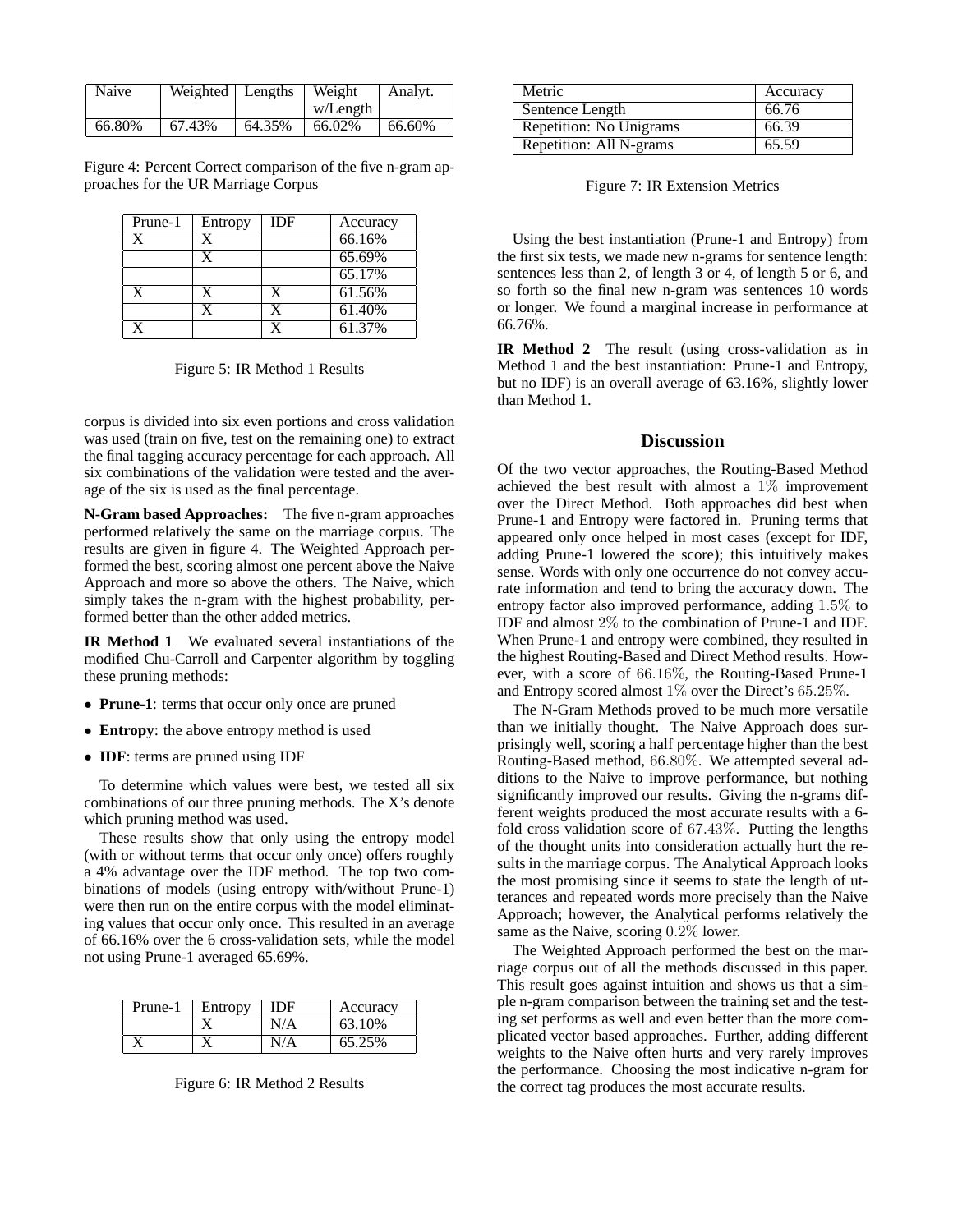| Approach                | % Correct |
|-------------------------|-----------|
| <b>Base Model</b>       | 58.42%    |
| Entropy & IDF           | 57.26%    |
| <b>Repeated Words</b>   | 60.93%    |
| Length                  | 60.92%    |
| Repeated Words & Length | 60.93%    |
| Direct Approach         | 63.53%    |

Figure 8: Comparison of Information Retrieval Approaches for Switchboard Corpus

## **Switchboard Corpus Evaluation**

**Switchboard Data Set** To further determine the effectiveness of a tagging system it is necessary to compare it to other methods on a common corpus. We selected the Stolcke et al. modified Switchboard Corpus of spontaneous humanto-human telephone speech (Godfrey, Holliman, and Mc-Daniel 1992) from the Linguistic Data Consortium. Unlike the Marriage Counseling data set, the Switchboard set is composed of conversations of random topics as opposed to planned task-oriented ones. In addition, the data set has a much richer tagging set, being composed of 42 Dialog Acts (DA's) that are the Switchboard's version of thought unit tags. The five most prominent tags, which comprise 78% of the corpus, are (and their percentage of the corpus): Statement (36%), Backchannel/Acknowledgement (19%), Opinion (13%), Abandoned/Uninterruptable (6%), Agreement/Accept (5%). The tagged corpus consists of 205,000 utterances and 1.4 million words making it significantly larger than any other similarly tagged corpora.

**Evaluation Method and Results** We split the Switchboard Corpus into six subsets just as we did with the Marriage Corpus in order to perform the six fold cross-validation test. All the results are averages over the six combinations of training on five and testing on one subset.

Figure 8 shows the results of the vector-based approaches on the Switchboard Corpus. The base model uses the original Chu-Carroll and Carpenter formalism of pruning entries that occur once and using IDF. The second method adds the entropy metric. The following approaches incorporate sentence length and word repetition as n-grams in the vector. As in the Marriage Counseling corpus, these improve accuracy slightly. The Direct Method performs significantly better than it did in the other corpus, mostly due to the fact there is more data to compare with.

Figure 9 shows the results of the five n-gram approaches described in section . The performance is similar to that on the Marriage Corpus (figure 4), but the Analytical Approach experiences a drop of 7.8%. This can be attributed to an even denser clustering of tags in the Switchboard corpus, where the three most frequent tags appear 71% of the time in the corpus. The length probability in the Analytical Approach favors them greatly (so it is often used instead of the correct tag). We do, however, see that the Weighted with Lengths Approach out-performs the other approaches. It correctly tags 1.6% more than the closest approach, breaking 70%.

| Base   | Weighted Lengths |        | Weight   | Analyt. |
|--------|------------------|--------|----------|---------|
| Naive  |                  |        | w/Length |         |
| 68.41% | 68.77%           | 69.01% | 70.08%   | 61.40%  |

Figure 9: Percent Correct comparison of the five n-gram approaches for Switchboard Corpus

## **CATS Tool**

The culmination of this research has led to the development of an easy to use tool that is based off of the Naive Approach. Written in Java for multi-platform portability, this automated tagging system (CATS) employs the Lengths Approach, but uses only unigrams and bigrams. One of the main concerns during development of CATS was the hardware limitations that exist for a helpful tool. We found that the Naive Approach performs as well as the vector method approaches and requires less computing power. In addition, using just unigrams and bigrams perform almost as well. This is most likely the result of sparse data. As a result, CATS employs a unigram-bigram naive approach with length weights. Computing time is acceptable and the results are comparable.

The program's main goal is ease of use for the researcher. As can be seen in figure 10, the main tagging attributes (case #, speaker, tag, text) are contained in separate windows to keep a clean workspace. Features such as auto-completion, tag flexibility, model customization, and others make the program a solid text editor on top of an automated tagger. One can build a naive method model off of data by loading any text file with thought units and tags into the CATS program. A simple click of the button builds the model. To tag new text based off of this model, a new file of thought units (without tags obviously) can be loaded and automatically tagged with another click of the mouse.

CATS splits the new thought units into unigrams and bigrams and draws its tags using the naive length weighted approach discussed in this paper. A certainty percentage, the tagger's assessment of its tag choices, is given with each tag as well. The percent is based off of the second highest tag choice for the thought unit (high / (high + 2nd high)  $*$ 100). Low certainty measurements are colored red to bring the researcher's attention to a potentially incorrect tag.

Currently, there is no program that can train on data with a click of the mouse and instantly build a statistical model based on the given tags. Tagging new data is completed in seconds with CATS, saving the researcher weeks or even months of work. We have worked closely with the Center for Future Health and are seeing results of 80 and even 90% accuracy (based on smaller tag sets than the one discussed in this paper) with this tool.

The fields of anthropology, linguistics, and psychology frequently employ several undergraduates and graduates to tag speech dialogues for information content. The process is extremely tedious and can take months. However, CATS has the potential to cut the process down to a few seconds. Once an initial dataset of adequate size is tagged, CATS trains itself on the data and is able to accurately and quickly tag new data. We feel the tool will be greatly accepted in the research